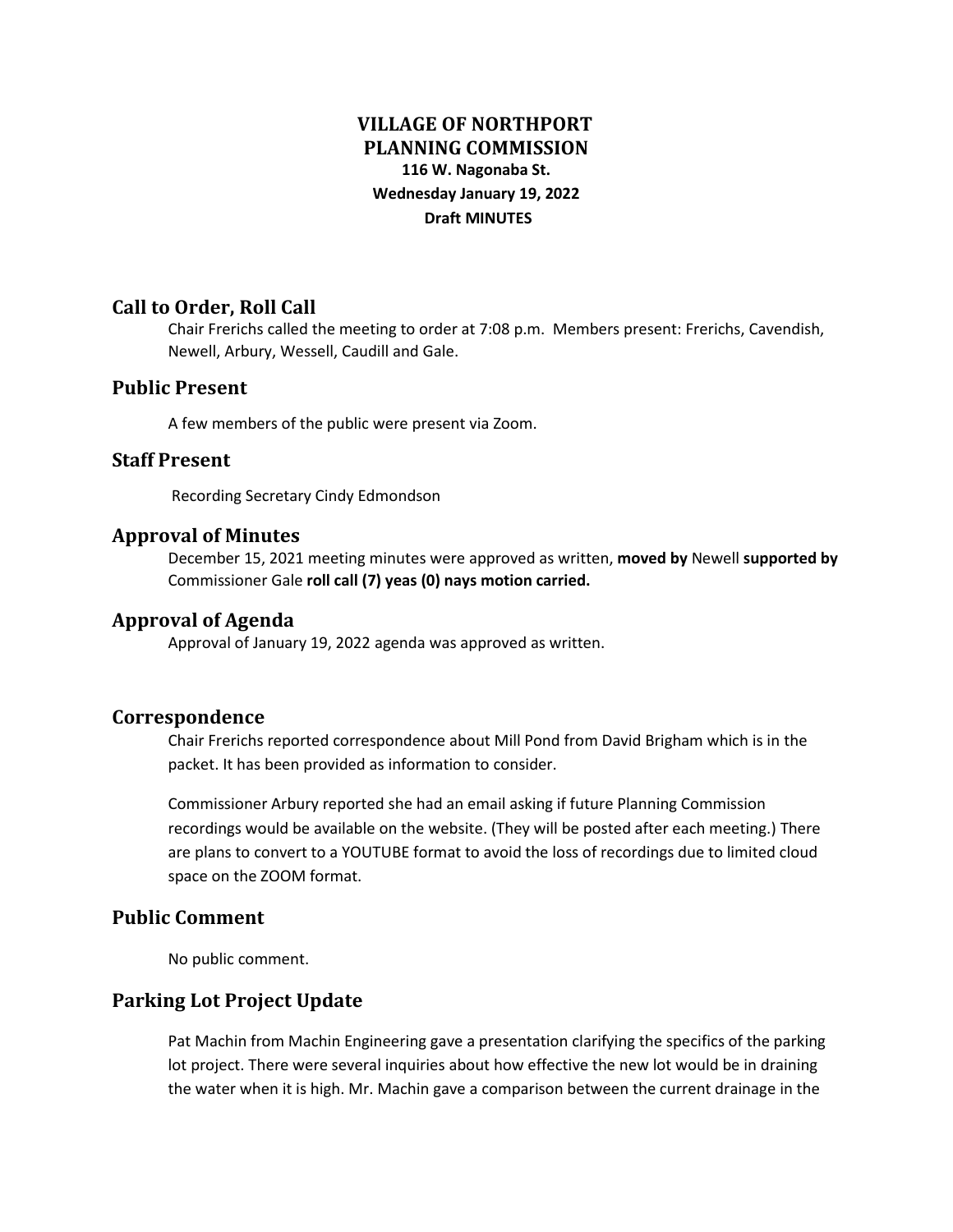Marina which has only one grate and a direct diversion into the lake which has proved insufficient. The proposed plans have several areas where water will be diverted to retention basins which the engineers state will be more effective in mitigating the flooding issues of the past. The projected start date of the project, should we be awarded a Waterways Grant through the State of Michigan, is fall of 2022.

### **Resignation of Recording Secretary**

Planning Commission Recording Secretary, Cindy Edmondson has tendered her resignation effective March 1, 2022. She has offered to assist in orienting the new secretary in any way she can. Commissioners were asked to send the names of possible candidates to the Village Office.

## **Resignation of Planning Commission Chair**

Chair Frerichs tendered her resignation effective immediately. Commissioner Arbury was elected by commission to preside for Frerichs through April when a new chair would be appointed. This allows President Wetherbee an opportunity to vet possible candidates and appoint another commissioner to the Commission.

# **Capital Improvement Plan (CIP) Projects**

Chair Frerichs and Commissioner Gale attended a seminar on CIP scoring. They introduced an alternative system that the Commission agreed looked like it would give a more precise score for each project. (Copy of scoring sheet is in packet.)

The projects scored as follows:

| Score 24 |
|----------|
| Score 37 |
| Score 27 |
| Score 25 |
| Score 26 |
|          |

Commission decided these 2 projects should be broken down into phases before scoring;

1) Trail Improvements and Wayfinding Signs 2) Sidewalks on Waukazoo

\*\*8:51 PM Commissioner Newell **moved** to extend the meeting past 9 PM, Commissioner Cavendish **seconded. Roll call vote, Yeas (7) nays (0) motion carried.**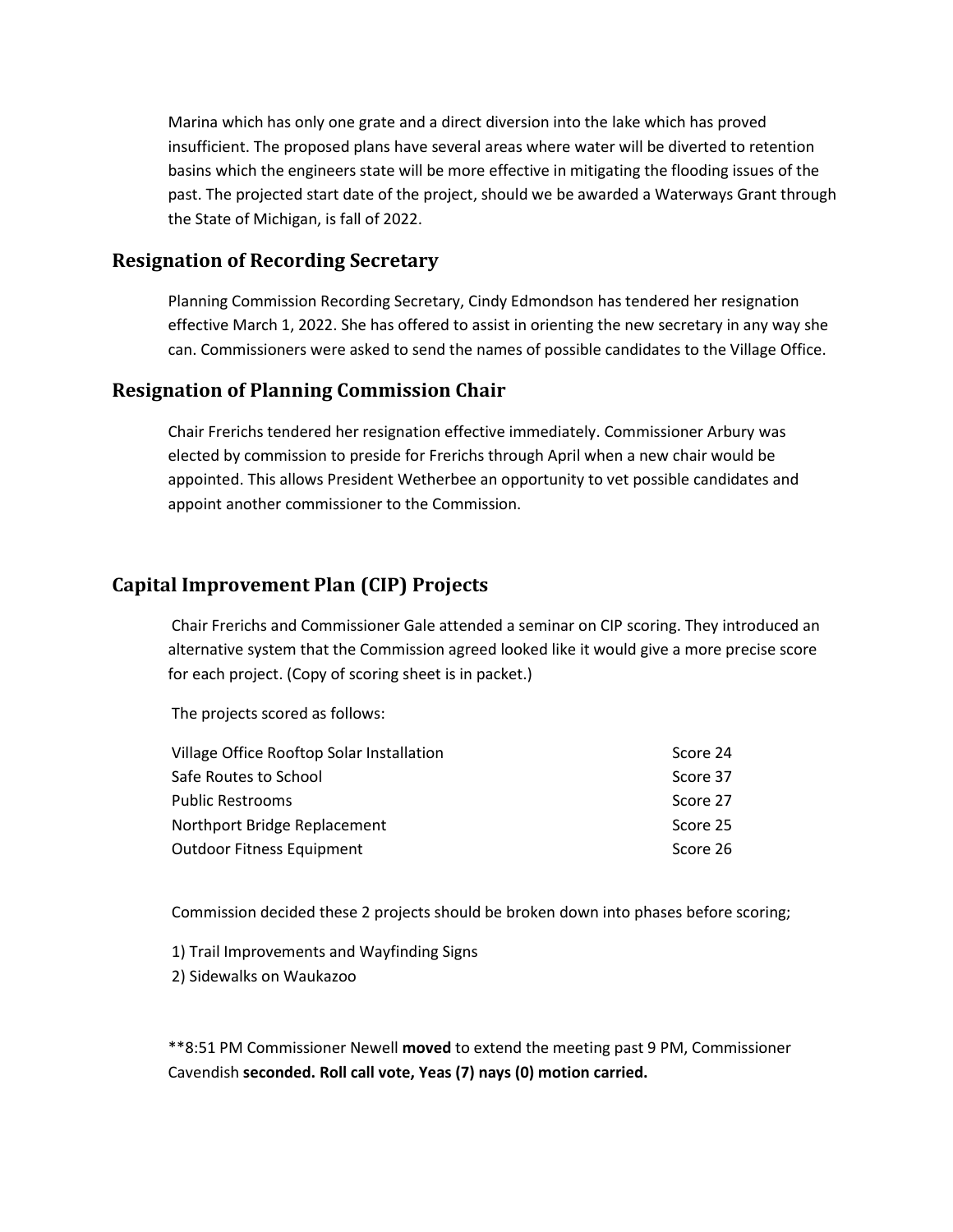### **Approve Meeting Schedule for 2022**

After a lengthy discussion about scheduling it was determined that additional meetings may be scheduled for the  $7<sup>th</sup>$  street property in addition to a public hearing and other pressing issues in the February meeting so that the meetings can be posted in plenty of time for the public to attend.

Commissioner Newell **moved, seconded** by Commissioner Wessell to approve the Meeting Schedule for 2022. **Motion passed unanimously.**

### **Zoning Administrator Report**

No report. ZA Scott was absent.

### **Infrastructure Committee Report**

Chair Frerichs provided her report. (See full report at *villageofnorthport.net*) No questions.

### **Trustee Report November**

No report, Village Council Meeting was postponed to January 20, 2022.

### **Public Comment**

Jerry Schatz, Mill St, thanked the Commission for all the work they are doing.

Karl Wizinsky also thanked the commission for their work. He stated he is pleased with the implementation of the CIP. He also feels the new Commission is making good progress.

### **Commissioner Comments**

Commissioner Gale is pleased with the new scoring for the CIP projects they used tonight. She also reported that the presentation from Housing North was excellent. Link to presentation:

#### [https://youtu.be/3Isw\\_U5jE0w](https://youtu.be/3Isw_U5jE0w)

All the Commissioners thanked Chair Frerichs for all of her hard work and dedication to the Planning Commission. They all wished her the very best in the future.

Chair Frerichs thanked all the commissioners and said it had been a pleasure to work with such dedicated and talented people.